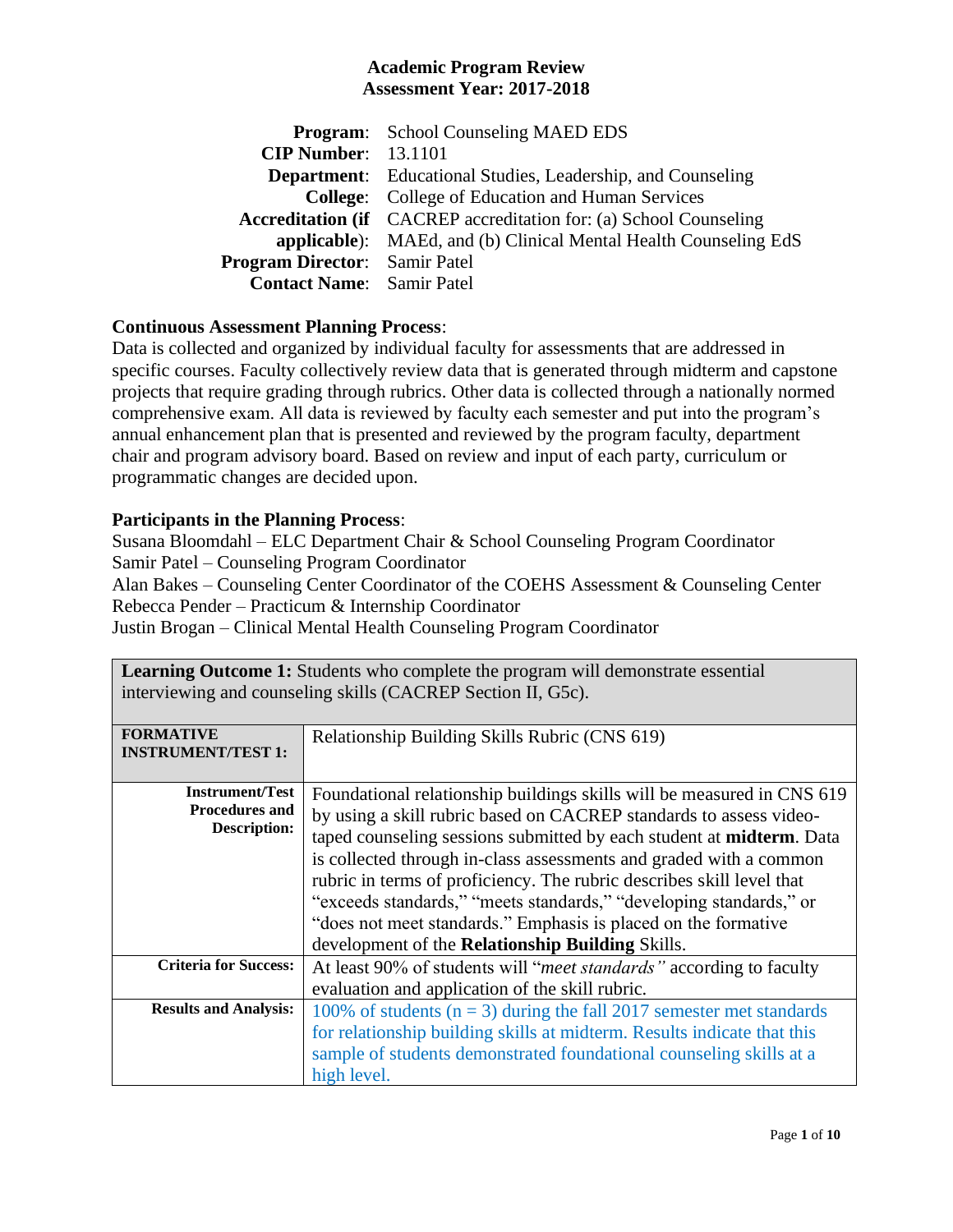| <b>Changes Made in</b>       | The small sample size must be noted. Nonetheless, the trend is               |  |  |
|------------------------------|------------------------------------------------------------------------------|--|--|
| <b>Response to the</b>       | continuous from previous year reports. Change is not necessary at this       |  |  |
| <b>Assessment Process or</b> | time since interventions are producing the desired outcomes.                 |  |  |
| <b>Results:</b>              |                                                                              |  |  |
| <b>FORMATIVE</b>             | Working Stage Skills Rubric (CNS 619)                                        |  |  |
| <b>INSTRUMENT/TEST 2:</b>    |                                                                              |  |  |
|                              |                                                                              |  |  |
| <b>Instrument/Test</b>       | Foundational working stage counseling skills will be measured in CNS         |  |  |
| <b>Procedures and</b>        |                                                                              |  |  |
| <b>Description:</b>          | 619 by using a skill rubric based on CACREP standards to assess              |  |  |
|                              | video-taped counseling sessions submitted by each student at the end         |  |  |
|                              | of the course. Data is collected through in-class assessments and            |  |  |
|                              | graded with a common rubric in terms of proficiency. The rubric              |  |  |
|                              | describes skill level that "exceeds standards," "meets standards,"           |  |  |
|                              |                                                                              |  |  |
|                              | "developing standards," or "does not meet standards." Emphasis is            |  |  |
|                              | placed on the formative development of the Working Stage Skills.             |  |  |
| <b>Criteria for Success:</b> | At least 90% of students will "exceed standards" according to faculty        |  |  |
|                              | evaluation and application of the skill rubric (CACREP Section II:           |  |  |
|                              | G.5.b; G.5.c.                                                                |  |  |
| <b>Results and Analysis:</b> |                                                                              |  |  |
|                              | 66% of students ( $n = 2$ ) exceeded standards while 33% of students ( $n =$ |  |  |
|                              | 1) met standards for working skills at the end of the fall 2017 semester.    |  |  |
|                              | Results indicate that the majority of this sample demonstrated               |  |  |
|                              | foundational counseling skills at a high level.                              |  |  |
| <b>Changes Made in</b>       | Again, the small sample size must be considered (2 of 3 students             |  |  |
| <b>Response to the</b>       | exceeded standards). Also, counseling skills is developmental in             |  |  |
| <b>Assessment Process or</b> |                                                                              |  |  |
| <b>Results:</b>              | nature. The one student who met standards, but did not exceed                |  |  |
|                              | standards, will have ample opportunity in the program (e.g., practicum       |  |  |
|                              | and internship) to refine counseling knowledge and skills. Nonetheless,      |  |  |
|                              | struggles were noted and data is considered by faculty when working          |  |  |
|                              | with that student in the future.                                             |  |  |
|                              |                                                                              |  |  |
|                              |                                                                              |  |  |
|                              | In terms of the assessment process itself, evidence suggests that the        |  |  |
|                              | interventions continue to produce desired programmatic results. The          |  |  |
|                              | program will continue to monitor students' progress to ensure that           |  |  |
|                              | learning is maintained and continues to develop in subsequent                |  |  |
|                              | semesters.                                                                   |  |  |
| <b>SUMMATIVE</b>             |                                                                              |  |  |
| <b>INSTRUMENT/TEST 1:</b>    | Midpoint Clinical Application Exam Rubric (taken after completing 33         |  |  |
|                              | credit hours & when in the semester of or after taking CNS 790;              |  |  |
|                              | however, this exam assess the mastery level of foundational counseling       |  |  |
|                              | knowledge, which is required prior to the internship experience)             |  |  |
| <b>Instrument/Test</b>       | The Midpoint Clinical Application Exam is a written exam that consists of    |  |  |
| Procedures and               | two case studies that will assess student understanding of foundational      |  |  |
| Description:                 | counseling principles (i.e., building clinical relationships, multicultural  |  |  |
|                              | awareness, theoretical awareness and ethical and professional                |  |  |
|                              |                                                                              |  |  |
|                              | understanding). The Midpoint Clinical Application Exam is read               |  |  |
|                              | independently and anonymously by a minimum of two counseling                 |  |  |
|                              | program faculty readers. Evaluation is based on (a) organizational ability,  |  |  |
|                              | (b) demonstrated knowledge of relevant literature, (c) conceptual            |  |  |
|                              | understanding, (d) ability to defend a given position, (e) clarity of        |  |  |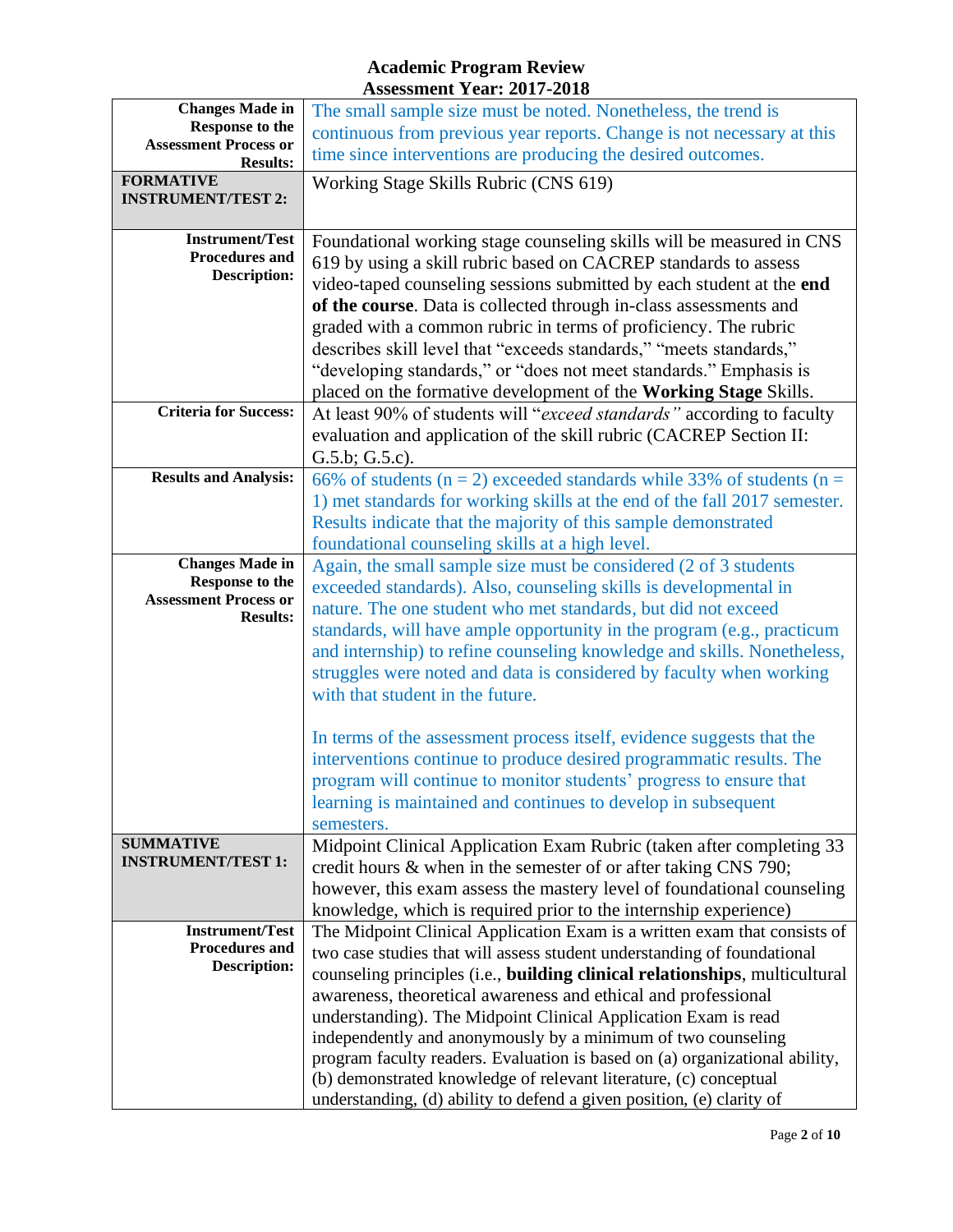|                                                 | presentation, and (f) CACREP standards. The rubric describes skill level                                                                   |  |
|-------------------------------------------------|--------------------------------------------------------------------------------------------------------------------------------------------|--|
|                                                 | that "exceeds standards," "meets standards," "developing standards," or<br>"does not meet standards."                                      |  |
|                                                 |                                                                                                                                            |  |
| <b>Criteria for Success:</b>                    | At least 80% of students will "meet standards" on the criteria specific                                                                    |  |
|                                                 | to the building clinical relationships for the Midpoint Clinical                                                                           |  |
|                                                 | Application Exam.                                                                                                                          |  |
| <b>Results and Analysis:</b>                    | During the 2017-2018 academic year, a total of four students                                                                               |  |
|                                                 | completed the Midpoint Clinical Application Exam. 25% of these                                                                             |  |
|                                                 | students met standards for building clinical relationships. 3 students                                                                     |  |
|                                                 | were assessed as developing standards.                                                                                                     |  |
|                                                 | As this exam is given at midpoint in their program, it stands to reason                                                                    |  |
|                                                 | that not all students will be able to demonstrate the skills that are                                                                      |  |
|                                                 | necessary to build clinical relationships. However, the assessment does                                                                    |  |
|                                                 | allow the program to appropriately flag potential issues that could                                                                        |  |
|                                                 | impeded a person's ability to establish therapeutic relationships.                                                                         |  |
| <b>Changes Made in</b>                          | After reviewing the data from the 2015-2016 report, 2016-2017 report                                                                       |  |
| <b>Response to the</b>                          | and the 2017-2018 report, the counseling program made significant                                                                          |  |
| <b>Assessment Process or</b><br><b>Results:</b> | adjustments to this assessment, including timing of the assessment. The                                                                    |  |
|                                                 | new assessment will capture critical areas of skills that counseling                                                                       |  |
|                                                 | students should possess prior to internship, but are typically developed                                                                   |  |
|                                                 | in practicum. Thus, the new assessment, the Case Conceptualization,                                                                        |  |
|                                                 | Ethics, and Skills Assessment (CESA) will be taken when students are                                                                       |  |
|                                                 | in enrolled in practicum.                                                                                                                  |  |
| <b>SUMMATIVE</b><br><b>INSTRUMENT/TEST 2:</b>   | Oral Defense Presentation Rubric (CNS 795)                                                                                                 |  |
|                                                 |                                                                                                                                            |  |
| <b>Instrument/Test</b>                          | Relationship building and working stage counseling skills will be                                                                          |  |
| <b>Procedures and</b>                           | measured in Internship II (CNS 795) using a skill rubric to assess                                                                         |  |
| <b>Description:</b>                             | video-taped counseling sessions presented during an Oral Defense by                                                                        |  |
|                                                 | each student at the end of the course. Data is collected through a formal                                                                  |  |
|                                                 | presentation to two counseling faculty and one non-counseling ELC                                                                          |  |
|                                                 | Department member. Student's ability to verbally describe and                                                                              |  |
|                                                 | demonstrate intentionality of counseling skills will be evaluated. The                                                                     |  |
|                                                 | rubric describes skill level that "exceeds standards," "meets standards,"                                                                  |  |
|                                                 | "developing standards," or "does not meet standards."                                                                                      |  |
| <b>Criteria for Success:</b>                    | At least 90% of students will "meet standards" on the criteria specific                                                                    |  |
|                                                 | to the video demonstration that highlights relationship building and                                                                       |  |
| <b>Results and Analysis:</b>                    | working stage counseling skills for the Oral Defense presentation.                                                                         |  |
|                                                 | 100% of students ( $n = 3$ ) exceeded the video demonstration that<br>highlights relationship building and working stage counseling skills |  |
|                                                 | standard.                                                                                                                                  |  |
|                                                 |                                                                                                                                            |  |
|                                                 | These results indicate that, given this sample, students at the                                                                            |  |
|                                                 | conclusion of Internship II have the necessary skills to develop and                                                                       |  |
|                                                 | maintain a therapeutic alliance, while also possessing the skills to                                                                       |  |
|                                                 |                                                                                                                                            |  |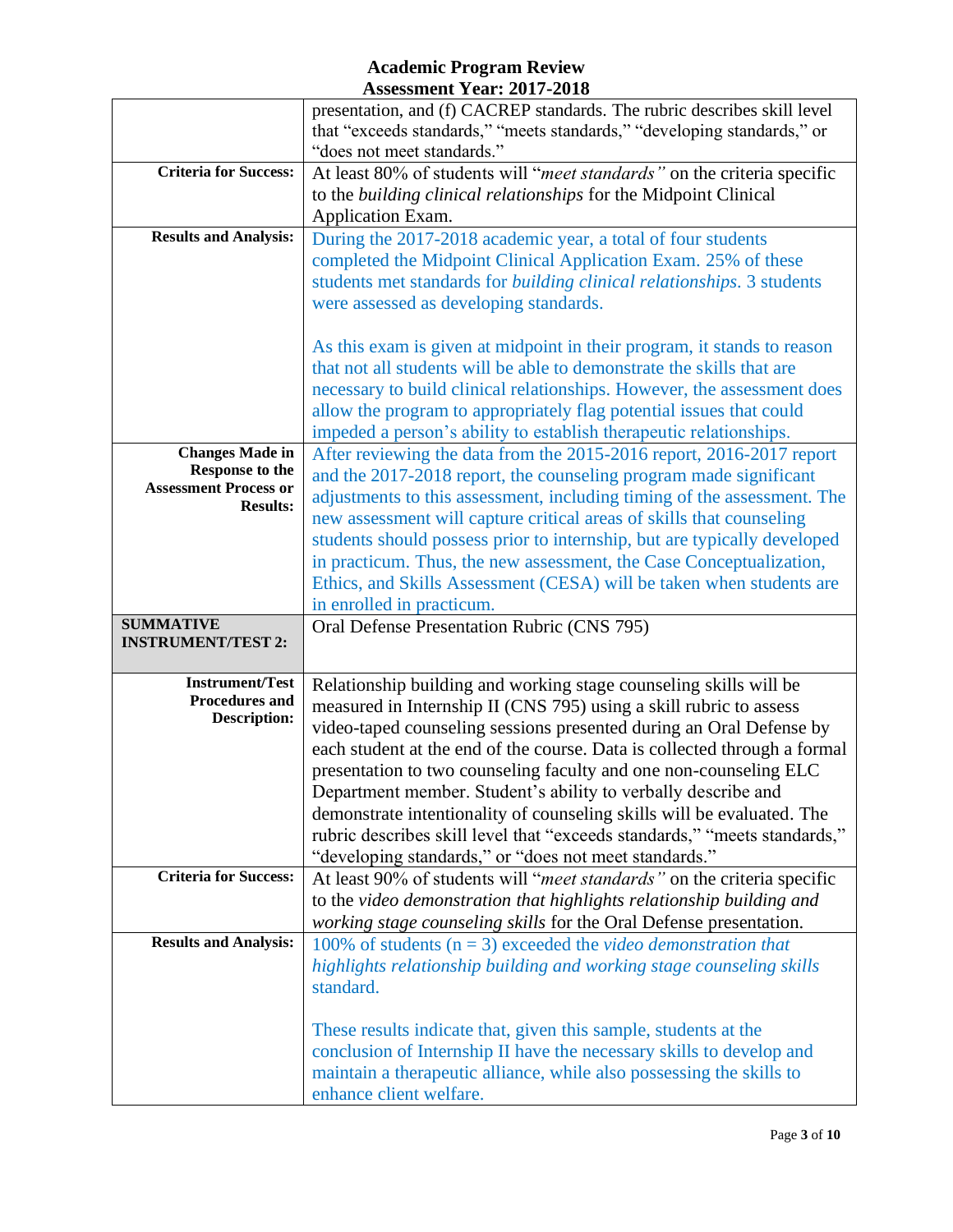|                              | <b>Changes Made in</b>   Program is still in the process of creating a new rubric that will assess |
|------------------------------|----------------------------------------------------------------------------------------------------|
| <b>Response to the</b>       | micro-counseling skills when students are showcasing the counseling                                |
| <b>Assessment Process or</b> | sessions.                                                                                          |
| <b>Results:</b>              |                                                                                                    |

| <b>Learning Outcome 2:</b> Students who complete the program will demonstrate an ability to<br>understand diverse cultural attitudes, beliefs, understandings, and acculturative experiences,<br>including specific experiential learning activities (CACREP Section II, G2b). |                                                                                                                                                                                                                                                                                                                                                                                                                                                                                                                                                                                 |                                                                      |                           |                          |                                                                              |
|--------------------------------------------------------------------------------------------------------------------------------------------------------------------------------------------------------------------------------------------------------------------------------|---------------------------------------------------------------------------------------------------------------------------------------------------------------------------------------------------------------------------------------------------------------------------------------------------------------------------------------------------------------------------------------------------------------------------------------------------------------------------------------------------------------------------------------------------------------------------------|----------------------------------------------------------------------|---------------------------|--------------------------|------------------------------------------------------------------------------|
| <b>FORMATIVE</b><br><b>INSTRUMENT/TEST 1:</b>                                                                                                                                                                                                                                  | Multicultural pretest and posttest assessment (CNS 671)                                                                                                                                                                                                                                                                                                                                                                                                                                                                                                                         |                                                                      |                           |                          |                                                                              |
| <b>Instrument/Test</b><br><b>Procedures and</b><br><b>Description:</b>                                                                                                                                                                                                         | Student's formative development of multicultural counseling<br>awareness and skills will be measured by administering the<br>Multicultural Counseling Awareness, Knowledge and Skills Survey<br>(MAKSS) in CNS 671 as a pretest and posttest. Student growth is<br>documented in each of the three subtest areas.                                                                                                                                                                                                                                                               |                                                                      |                           |                          |                                                                              |
| <b>Criteria for Success:</b>                                                                                                                                                                                                                                                   |                                                                                                                                                                                                                                                                                                                                                                                                                                                                                                                                                                                 | At least 80% of students will demonstrate growth (improved post-test |                           |                          |                                                                              |
| <b>Results and Analysis:</b>                                                                                                                                                                                                                                                   | score) in the subtest areas of the MAKSS.<br>The MAKSS-C was designed as a self-assessment (Likert scale<br>ranging from 1 to 4) of multicultural counseling and assess three<br>subscales (10 items per scale): (a) awareness, (b) knowledge and (c)<br>skills. The students were asked to complete MAKSS-C twice during<br>the semester; once at the start of the semester in order to establish a<br>baseline and once at the end of the semester in order to measure<br>progression among the three subscales and total score.<br>Collecting period: summer 2018<br>$n = 7$ |                                                                      |                           |                          |                                                                              |
|                                                                                                                                                                                                                                                                                | <b>Awareness</b><br>Pre/Post                                                                                                                                                                                                                                                                                                                                                                                                                                                                                                                                                    | Knowledge<br>Pre/Post                                                | <b>Skills</b><br>Pre/Post | <b>Total</b><br>Pre/Post |                                                                              |
|                                                                                                                                                                                                                                                                                | 25.7/28.6                                                                                                                                                                                                                                                                                                                                                                                                                                                                                                                                                                       | 25/35.3                                                              | 21.3/32.7                 | 72/96.6                  |                                                                              |
|                                                                                                                                                                                                                                                                                | competence.                                                                                                                                                                                                                                                                                                                                                                                                                                                                                                                                                                     |                                                                      |                           |                          | The results indicate an increase in all areas as it relates to multicultural |
| <b>Changes Made in</b><br><b>Response to the</b><br><b>Assessment Process or</b><br><b>Results:</b>                                                                                                                                                                            | Comparing the results from the 2017-2018 report with that of the 2016-<br>2017 report, it seems that that the integration of case studies within the<br>class assisted in increasing multicultural knowledge and skills. An<br>emphasis will be placed on multicultural awareness to promote an<br>increase in this particular domain.                                                                                                                                                                                                                                          |                                                                      |                           |                          |                                                                              |
| <b>FORMATIVE</b><br><b>INSTRUMENT/TEST 2:</b>                                                                                                                                                                                                                                  | Cultural Exposure Rubric (CNS 671)                                                                                                                                                                                                                                                                                                                                                                                                                                                                                                                                              |                                                                      |                           |                          |                                                                              |

Ť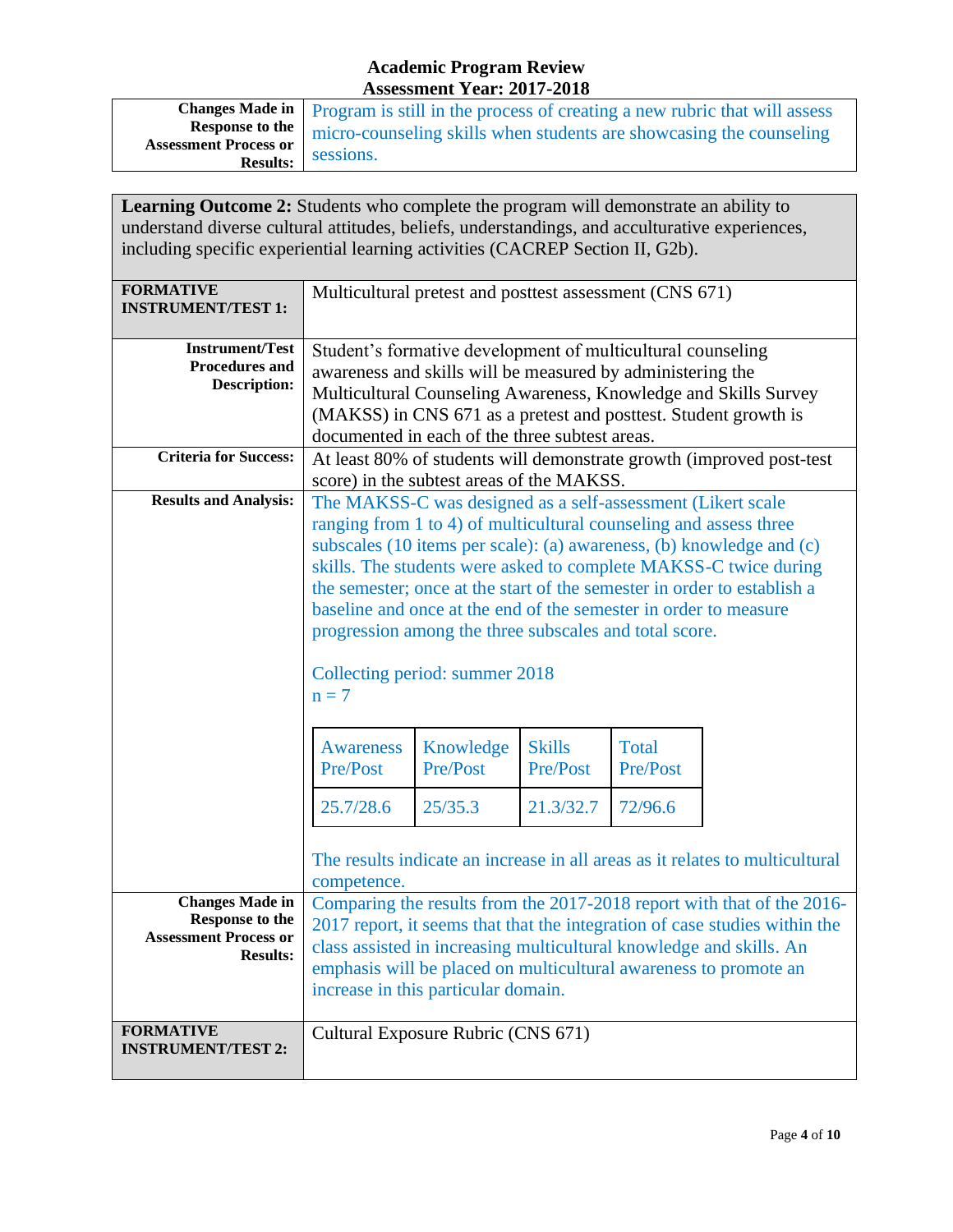| <b>Instrument/Test</b><br><b>Procedures and</b><br><b>Description:</b>                       | Self-awareness, an understanding of diversity, and comprehension of<br>systemic maintenance of oppression will be measured in CNS 671 by<br>the cultural exposure rubric that is based on CACREP standards. Each<br>student will interview two adults who are culturally or ethnically<br>different from him/herself. The students then submits a 3 to 5 page<br>paper, in which the following criteria are assessed: (a) description of<br>how assignment fosters understanding of the experience of diverse<br>clients, and (b) description of how oppression / racism is maintained<br>within the system. The rubric describes skill level that "exceeds<br>standards," "meets standards," "developing standards," or "does not<br>meet standards."                                                                                                   |
|----------------------------------------------------------------------------------------------|----------------------------------------------------------------------------------------------------------------------------------------------------------------------------------------------------------------------------------------------------------------------------------------------------------------------------------------------------------------------------------------------------------------------------------------------------------------------------------------------------------------------------------------------------------------------------------------------------------------------------------------------------------------------------------------------------------------------------------------------------------------------------------------------------------------------------------------------------------|
| <b>Criteria for Success:</b>                                                                 | At least 80% of students will "meet standards" on the Cultural<br>Exposure project.                                                                                                                                                                                                                                                                                                                                                                                                                                                                                                                                                                                                                                                                                                                                                                      |
| <b>Results and Analysis:</b>                                                                 | In a sample of 6 students, 33% exceeded standards and 66% met<br>standards. Results suggest that adjustments to the course (which were<br>made as result of the 2016-2017 report), have helped students become<br>more aware and knowledgeable about the systemic maintenance of<br>oppression.                                                                                                                                                                                                                                                                                                                                                                                                                                                                                                                                                          |
| <b>Changes Made in</b><br>Response to the<br><b>Assessment Process or</b><br><b>Results:</b> | Program will continue to integrate case studies within the class to<br>promote understanding of systemic oppression.                                                                                                                                                                                                                                                                                                                                                                                                                                                                                                                                                                                                                                                                                                                                     |
| <b>SUMMATIVE</b><br><b>INSTRUMENT/TEST 1:</b>                                                | Midpoint Clinical Application Exam Rubric (taken after completing 33<br>credit hours & when in the semester of or after taking CNS 790;<br>however, this exam assess the mastery level of foundational counseling<br>knowledge, which is required prior to the internship experience)                                                                                                                                                                                                                                                                                                                                                                                                                                                                                                                                                                    |
| <b>Instrument/Test</b><br><b>Procedures and</b><br><b>Description:</b>                       | The Midpoint Clinical Application Exam is a written exam that consists of<br>two case studies that will assess student understanding of foundational<br>counseling principles (i.e., building clinical relationships, multicultural<br>awareness, theoretical awareness and ethical and professional<br>understanding). The Midpoint Clinical Application Exam is read<br>independently and anonymously by a minimum of two counseling<br>program faculty readers. Evaluation is based on (a) organizational ability,<br>(b) demonstrated knowledge of relevant literature, (c) conceptual<br>understanding, (d) ability to defend a given position, (e) clarity of<br>presentation, and (f) CACREP standards. The rubric describes skill level<br>that "exceeds standards," "meets standards," "developing standards," or<br>"does not meet standards." |
| <b>Criteria for Success:</b>                                                                 | At least 80% of students will "meet standards" on the criteria specific<br>to multicultural awareness for the Midpoint Clinical Application<br>Exam.                                                                                                                                                                                                                                                                                                                                                                                                                                                                                                                                                                                                                                                                                                     |
| <b>Results and Analysis:</b>                                                                 | During the 2017-2018 academic year, a total of four students<br>completed the Midpoint Clinical Application Exam. 50% of these<br>students met standards for <i>multicultural awareness</i> .<br>Both students who met criteria for success for this summative<br>assessment took the multicultural counseling course after it was<br>reconstructed as a result of the 2016-23017 report and were in the                                                                                                                                                                                                                                                                                                                                                                                                                                                 |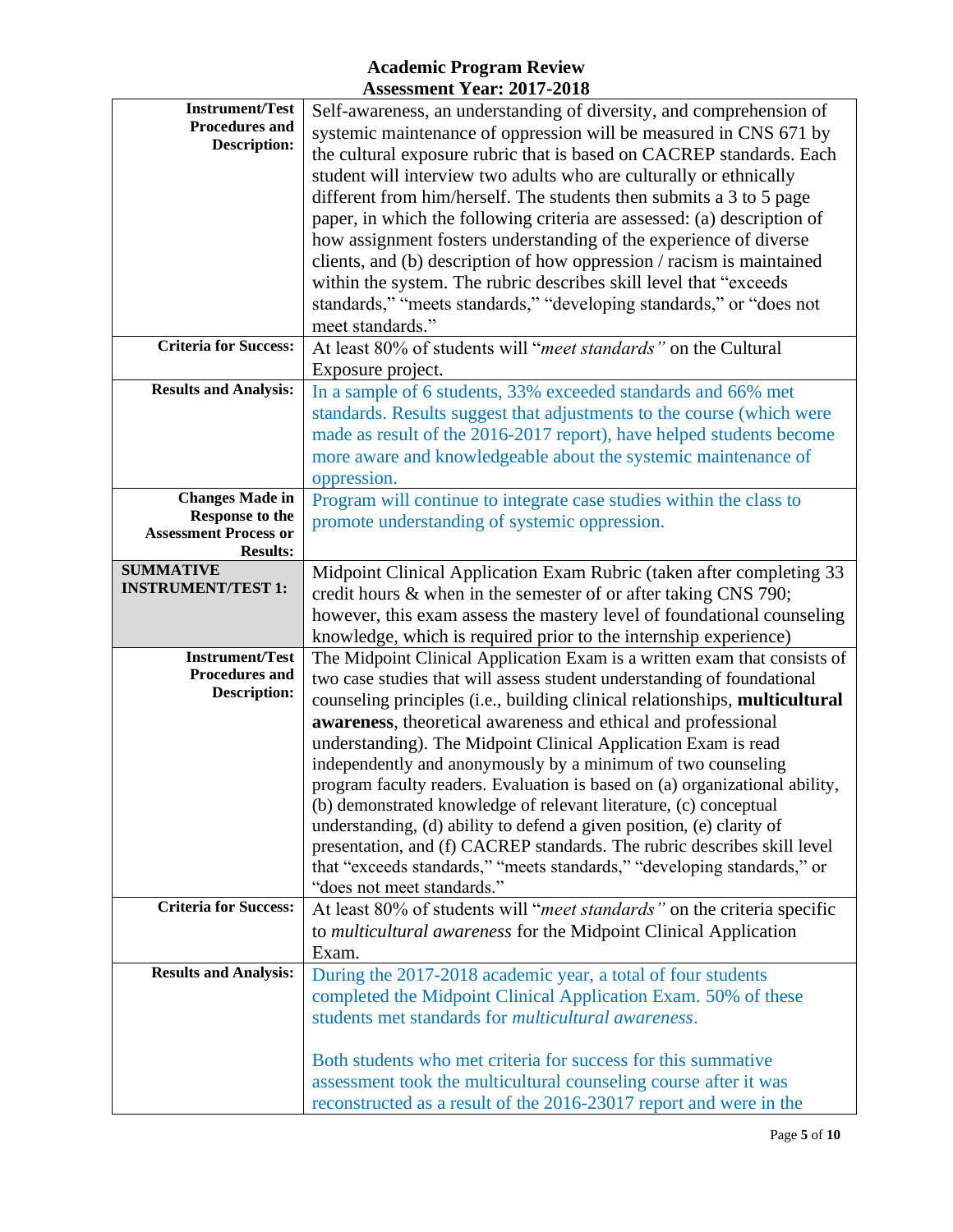|                                                                                                     | middle of their program. However, the two students who did not meet                                                                                                                                                                                                                                                                                                                                                                                                                                                                                                                                                                                         |
|-----------------------------------------------------------------------------------------------------|-------------------------------------------------------------------------------------------------------------------------------------------------------------------------------------------------------------------------------------------------------------------------------------------------------------------------------------------------------------------------------------------------------------------------------------------------------------------------------------------------------------------------------------------------------------------------------------------------------------------------------------------------------------|
|                                                                                                     | criteria for success were near the end of their degrees.                                                                                                                                                                                                                                                                                                                                                                                                                                                                                                                                                                                                    |
| <b>Changes Made in</b><br><b>Response to the</b><br><b>Assessment Process or</b><br><b>Results:</b> | After reviewing the data from the 2015-2016 report, 2016-2017 report<br>and the 2017-2018 report, the counseling program made significant<br>adjustments to this assessment, including timing of the assessment. The<br>new assessment will capture critical areas of skills that counseling<br>students should possess prior to internship, but are typically developed<br>in practicum. Thus, the new assessment, the Case Conceptualization,<br>Ethics, and Skills Assessment (CESA) will be taken when students are<br>in enrolled in practicum, which is earlier in their program/degree. This<br>will allow faculty to flag potential issues earlier. |
| <b>SUMMATIVE</b><br><b>INSTRUMENT/TEST 2:</b>                                                       | Counselor Preparation Comprehensive Examination (CPCE; taken in<br>the last semester or the semester prior to graduation)                                                                                                                                                                                                                                                                                                                                                                                                                                                                                                                                   |
| <b>Instrument/Test</b><br><b>Procedures and</b><br><b>Description:</b>                              | Students will answer 16 multicultural specific questions on a nationally<br>normed comprehensive exam.                                                                                                                                                                                                                                                                                                                                                                                                                                                                                                                                                      |
| <b>Criteria for Success:</b>                                                                        | 80% of students will demonstrate competence by scoring within or<br>above one standard deviation of the national mean for the Social and<br>Cultural Diversity portion of the exam.                                                                                                                                                                                                                                                                                                                                                                                                                                                                         |
| <b>Results and Analysis:</b>                                                                        | Results from the fall 2017 and spring 2018 CPCE revealed that 83% of<br>students ( $n = 6$ ) scored within or above one standard deviation of the<br>national average for the Social & Cultural Diversity section of the<br>CPCE. Results suggest that most of our students demonstrate an ability<br>to understand diverse cultural attitudes, beliefs, understandings, and<br>acculturative experiences by the end of their program                                                                                                                                                                                                                       |
| <b>Changes Made in</b><br><b>Response to the</b><br><b>Assessment Process or</b><br><b>Results:</b> | The counseling program will change the criteria for success to read<br>"85% of students will demonstrate competence by scoring within or<br>above one standard deviation of the national mean for the Social and<br>Cultural Diversity domain."                                                                                                                                                                                                                                                                                                                                                                                                             |

**Learning Outcome 3:** Students who complete the program will demonstrate knowledge and understanding of counseling theories (CACREP Section II, G5d).

| <b>FORMATIVE</b><br><b>INSTRUMENT/TEST 1:</b>                   | Theoretical Position Paper (CNS 624)                                                                                                                                                                                                                                                                                                                                                                           |
|-----------------------------------------------------------------|----------------------------------------------------------------------------------------------------------------------------------------------------------------------------------------------------------------------------------------------------------------------------------------------------------------------------------------------------------------------------------------------------------------|
| <b>Instrument/Test</b><br>Procedures and<br><b>Description:</b> | Students will submit a detailed exploration of his/her preferred<br>counseling theory in CNS 624. The papers will be evaluated using a<br>common rubric to determine student's accurate understanding and<br>application of his/her counseling theory. The rubric describes<br>theoretical comprehension that "exceeds standards," "meets standards,"<br>"developing standards," or "does not meet standards." |
| <b>Criteria for Success:</b>                                    | At least 80% of students will "meet standards" on the Theoretical<br>Position Paper.                                                                                                                                                                                                                                                                                                                           |
| <b>Results and Analysis:</b>                                    | Students ( $n = 12$ ) were assessed according to a set rubric that evaluated<br>writing quality and depth of understanding of theory. According to the<br>results, 83% of students met or exceeded standards for effective                                                                                                                                                                                     |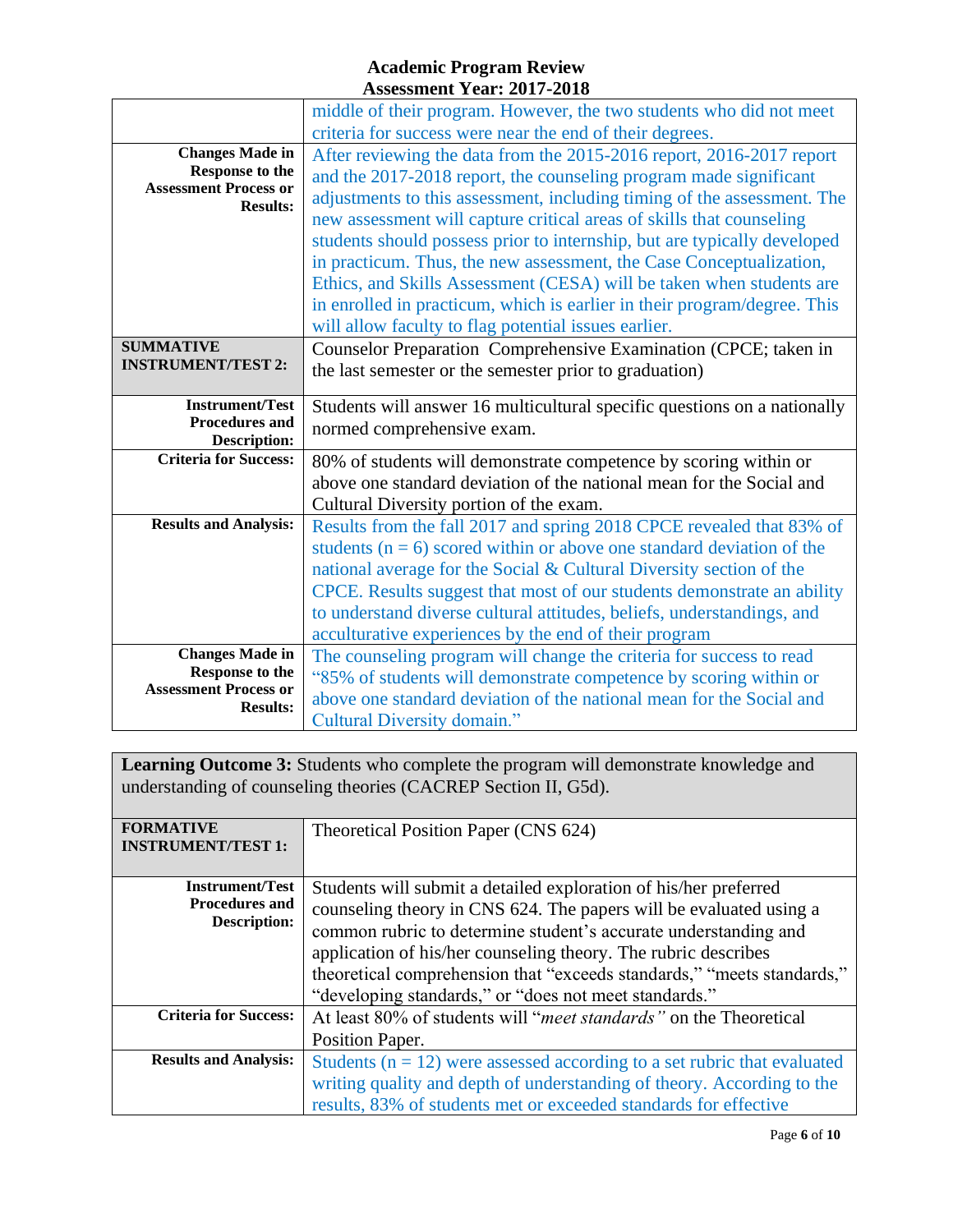|                                               | writing and appropriate understanding of a counseling theory. Results<br>indicate that the majority of the students understood their selected |
|-----------------------------------------------|-----------------------------------------------------------------------------------------------------------------------------------------------|
|                                               | theory, mid-way through the semester.                                                                                                         |
| <b>Changes Made in</b>                        | Results indicate the adjustments made to the course after reviewing                                                                           |
| Response to the                               | data from the 2016-2017 report have resulted in desired outcomes. The                                                                         |
| <b>Assessment Process or</b>                  | program will continue to have students orally present their case                                                                              |
| <b>Results:</b>                               |                                                                                                                                               |
|                                               | conceptualizations of weekly case studies to promote overall                                                                                  |
|                                               | understanding of theoretical tenets.                                                                                                          |
| <b>FORMATIVE</b><br><b>INSTRUMENT/TEST 2:</b> | In-class Exam (CNS 624)                                                                                                                       |
|                                               |                                                                                                                                               |
| <b>Instrument/Test</b>                        |                                                                                                                                               |
| <b>Procedures and</b>                         | At the end of the semester, an assessment that measures student                                                                               |
| <b>Description:</b>                           | understanding of counseling theory will be given in CNS 624.                                                                                  |
| <b>Criteria for Success:</b>                  | At least 90% of students will answer exam content with 85% accuracy.                                                                          |
| <b>Results and Analysis:</b>                  | Students were assessed according to a set rubric that evaluated writing                                                                       |
|                                               | quality and depth of understanding of multiple theories. According to                                                                         |
|                                               | the results, 75% of students ( $n = 12$ ) met exam content with at least                                                                      |
|                                               | 85% accuracy. Though criteria for success was not met, it should be                                                                           |
|                                               | noted that only one student scored under an 80%; essentially,                                                                                 |
|                                               | indicating that our students had a solid understanding of counseling                                                                          |
|                                               | theories.                                                                                                                                     |
| <b>Changes Made in</b>                        | Results indicate the adjustments made to the course after reviewing                                                                           |
| Response to the                               | data from the 2016-2017 report have resulted in desired outcomes. The                                                                         |
| <b>Assessment Process or</b>                  |                                                                                                                                               |
| <b>Results:</b>                               | program will continue to have students orally present their case                                                                              |
|                                               | conceptualizations of weekly case studies to promote overall                                                                                  |
|                                               | understanding of theoretical tenets.                                                                                                          |
| <b>SUMMATIVE</b><br><b>INSTRUMENT/TEST 1:</b> | Midpoint Clinical Application Exam Rubric (taken after completing 33                                                                          |
|                                               | credit hours & when in the semester of or after taking CNS 790;                                                                               |
|                                               | however, this exam assess the mastery level of foundational counseling                                                                        |
|                                               | knowledge, which is required prior to the internship experience)                                                                              |
| <b>Instrument/Test</b>                        | The Midpoint Clinical Application Exam is a written exam that consists of                                                                     |
| <b>Procedures and</b>                         | two case studies that will assess student understanding of foundational                                                                       |
| <b>Description:</b>                           | counseling principles (i.e., building clinical relationships, multicultural                                                                   |
|                                               | awareness, theoretical awareness, and ethical and professional                                                                                |
|                                               | understanding). The Midpoint Clinical Application Exam is read                                                                                |
|                                               | independently and anonymously by a minimum of two counseling                                                                                  |
|                                               | program faculty readers. Evaluation is based on (a) organizational ability,                                                                   |
|                                               | (b) demonstrated knowledge of relevant literature, (c) conceptual                                                                             |
|                                               | understanding, (d) ability to defend a given position, (e) clarity of                                                                         |
|                                               | presentation, and (f) CACREP standards. The rubric describes skill level                                                                      |
|                                               | that "exceeds standards," "meets standards," "developing standards," or                                                                       |
|                                               | "does not meet standards."                                                                                                                    |
| <b>Criteria for Success:</b>                  | At least 80% of students will "meet standards" on the criteria specific                                                                       |
|                                               | to theoretical awareness for the Midpoint Clinical Application Exam.                                                                          |
| <b>Results and Analysis:</b>                  | During the 2017-2018 academic year, a total of four students                                                                                  |
|                                               | completed the Midpoint Clinical Application Exam. 50% of these                                                                                |
|                                               |                                                                                                                                               |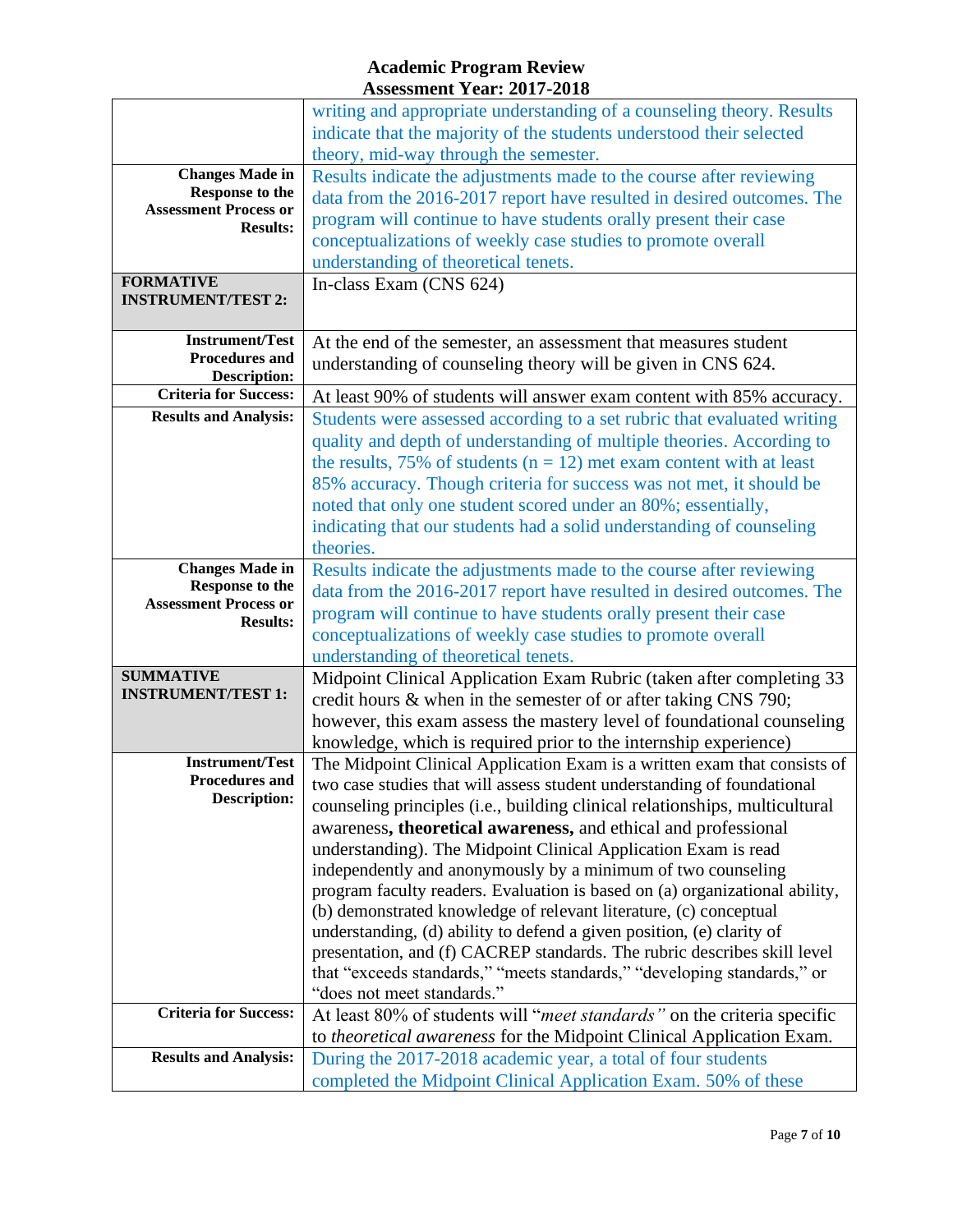|                                                                                                     | students met standards for <i>theoretical awareness</i> ; 2 were developing<br>standards.                                                                                                                                                                                                                                                                                                                                                                                                                                                                                         |
|-----------------------------------------------------------------------------------------------------|-----------------------------------------------------------------------------------------------------------------------------------------------------------------------------------------------------------------------------------------------------------------------------------------------------------------------------------------------------------------------------------------------------------------------------------------------------------------------------------------------------------------------------------------------------------------------------------|
|                                                                                                     | As this exam is given at midpoint in their program, it stands to reason<br>that not all students will be able to demonstrate the skills that are<br>necessary to articulate the application of the tenets of their theoretical<br>orientation. However, the assessment does allow the program to<br>appropriately flag potential issues that could impeded a person's ability<br>to establish therapeutic relationships.                                                                                                                                                          |
| <b>Changes Made in</b><br><b>Response to the</b><br><b>Assessment Process or</b><br><b>Results:</b> | After reviewing the data from the 2015-2016 report, 2016-2017 report<br>and the 2017-2018 report, the counseling program made significant<br>adjustments to this assessment, including timing of the assessment. The<br>new assessment will capture critical areas of skills that counseling<br>students should possess prior to internship, but are typically developed<br>in practicum. Thus, the new assessment, the Case Conceptualization,<br>Ethics, and Skills Assessment (CESA) will be taken when students are<br>in enrolled in practicum.                              |
| <b>SUMMATIVE</b><br><b>INSTRUMENT/TEST 2:</b>                                                       | Oral Defense Presentation Rubric (CNS 795)                                                                                                                                                                                                                                                                                                                                                                                                                                                                                                                                        |
| <b>Instrument/Test</b><br><b>Procedures and</b><br><b>Description:</b>                              | The oral defense will assess a student's application of counseling<br>theory during CNS 795 via a three step process: (a) a submission of a<br>graduate paper on one's theoretical approach to counseling; (b) an oral<br>presentation of his/her understanding of the counseling theory; and (c)<br>showing of a video-recorded, internship session that highlights the<br>application of the counseling theory with an actual client. The rubric<br>describes skill level that "exceeds standards," "meets standards,"<br>"developing standards," or "does not meet standards." |
| <b>Criteria for Success:</b>                                                                        | At least 90% of students will "meet standards" on the criteria specific<br>to the <i>oral presentation of his/her counseling theory</i> for the Oral<br>Defense presentation.                                                                                                                                                                                                                                                                                                                                                                                                     |
| <b>Results and Analysis:</b>                                                                        | 100% of students ( $n = 3$ ) exceeded the video demonstration that<br>highlights relationship building and working stage counseling skills<br>standard (two students exceeded standards).                                                                                                                                                                                                                                                                                                                                                                                         |
|                                                                                                     | These results indicate that, given this sample, students at the<br>conclusion of Internship II have the necessary skills to develop and<br>maintain a therapeutic alliance, while also possessing the skills to<br>enhance client welfare.                                                                                                                                                                                                                                                                                                                                        |
| <b>Changes Made in</b><br><b>Response to the</b><br><b>Assessment Process or</b><br><b>Results:</b> | The counseling program's effort integrate specific pedagogical strategies<br>resulted in the improvement with regards to students' abilities to<br>conceptualize cases from a theoretical orientation. Due to small sample<br>size, the counseling program will continue to integrate the strategies.                                                                                                                                                                                                                                                                             |

**Learning Outcome 4:** Students who complete the program will demonstrate professional orientation and ethical practice relating to professional roles, functions and relationships (CACREP Section II: G1j). SLO 4 was not assessed for 2017-2018 report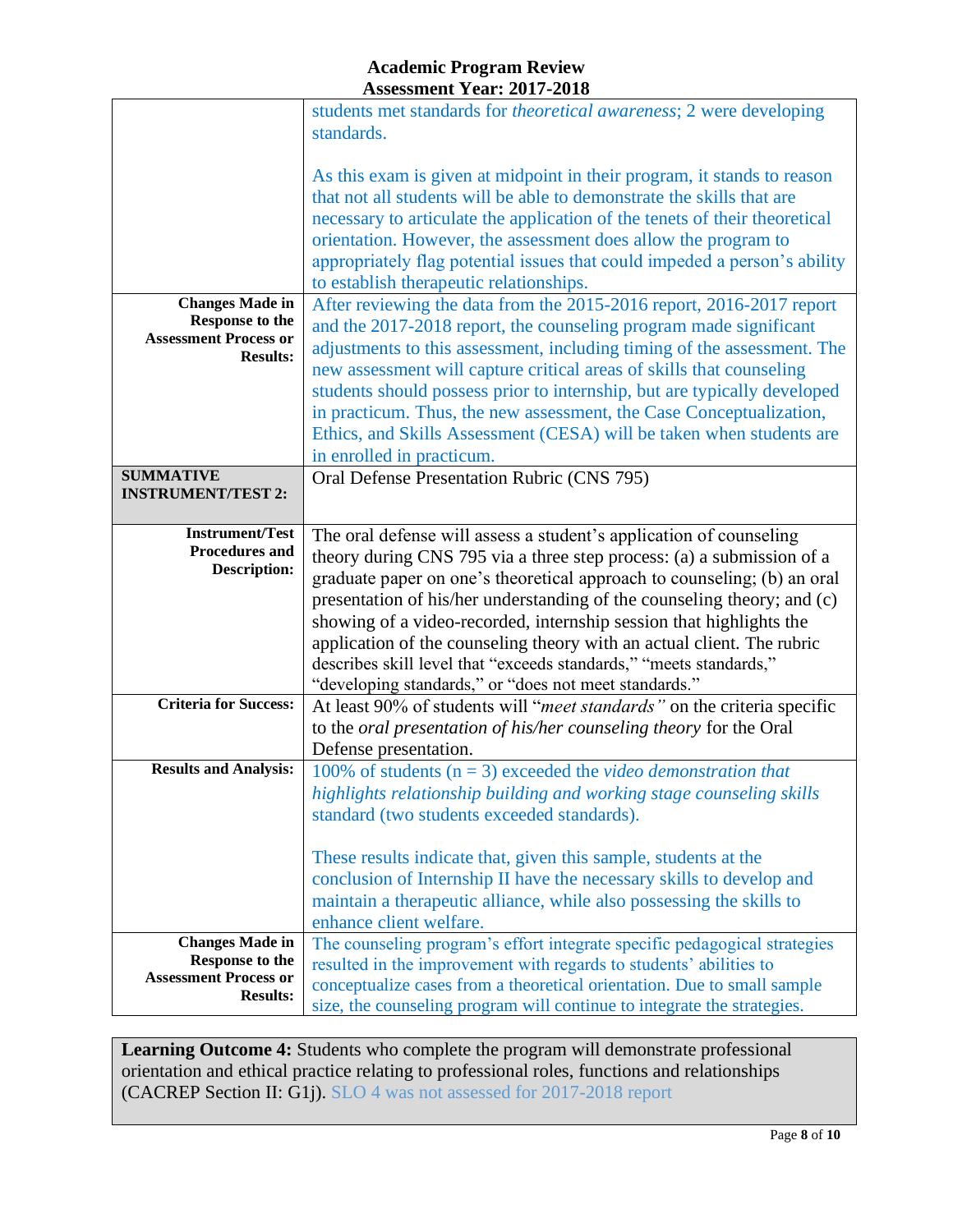| <b>FORMATIVE</b><br><b>INSTRUMENT/TEST 1:</b> | Disposition Meeting #1 (occurs at the end of each semester)                 |  |
|-----------------------------------------------|-----------------------------------------------------------------------------|--|
| <b>Instrument/Test</b>                        | Files for students who are newly admitted to the Counseling Program         |  |
| <b>Procedures and</b>                         |                                                                             |  |
| <b>Description:</b>                           | will be accessed at the end of their first enrolled semester. Counseling    |  |
|                                               | faculty will collectively review and assess student dispositions,           |  |
|                                               | professional attitudes and behaviors using a common rubric. The             |  |
|                                               | common rubric describes professional orientation and ethical                |  |
|                                               | understanding as "exceeds standards," "meets standards," "developing        |  |
|                                               | standards," or "does not meet standards."                                   |  |
| <b>Criteria for Success:</b>                  | At least 90% of students will "meet standards" for professional             |  |
|                                               | orientation and ethics on the standard rubric.                              |  |
| <b>Results and Analysis:</b>                  | SLO 4 was not assessed for 2017-2018 report                                 |  |
| <b>Changes Made in</b>                        | SLO 4 was not assessed for 2017-2018 report                                 |  |
| <b>Response to the</b>                        |                                                                             |  |
| <b>Assessment Process or</b>                  |                                                                             |  |
| <b>Results:</b><br><b>FORMATIVE</b>           |                                                                             |  |
| <b>INSTRUMENT/TEST 2:</b>                     | Disposition Meeting #2 (occurs at the end of semester in which the          |  |
|                                               | student was enrolled in Practicum [CNS 790])                                |  |
| <b>Instrument/Test</b>                        |                                                                             |  |
| <b>Procedures and</b>                         | Files for students who completed practicum (CNS 790) will be                |  |
| <b>Description:</b>                           | accessed at the end of that semester. Counseling faculty will               |  |
|                                               | collectively review and assess student dispositions, professional           |  |
|                                               | attitudes and behaviors using a common rubric. The common rubric            |  |
|                                               | describes professional orientation and ethical understanding as             |  |
|                                               | "exceeds standards," "meets standards," "developing standards," or          |  |
|                                               | "does not meet standards."                                                  |  |
| <b>Criteria for Success:</b>                  | At least 90% of students will "meet standards" for professional             |  |
|                                               | orientation and ethics on the standard rubric.                              |  |
| <b>Results and Analysis:</b>                  | SLO 4 was not assessed for 2017-2018 report                                 |  |
| <b>Changes Made in</b>                        | SLO 4 was not assessed for 2017-2018 report                                 |  |
| <b>Response to the</b>                        |                                                                             |  |
| <b>Assessment Process or</b>                  |                                                                             |  |
| <b>Results:</b><br><b>SUMMATIVE</b>           | Midpoint Clinical Application Exam Rubric (taken after completing 33        |  |
| <b>INSTRUMENT/TEST 1:</b>                     |                                                                             |  |
|                                               | credit hours $\&$ when in the semester of or after taking CNS 790;          |  |
|                                               | however, this exam assess the mastery level of foundational counseling      |  |
| <b>Instrument/Test</b>                        | knowledge, which is required prior to the internship experience)            |  |
| <b>Procedures and</b>                         | The Midpoint Clinical Application Exam is a written exam that consists of   |  |
| <b>Description:</b>                           | two case studies that will assess student understanding of foundational     |  |
|                                               | counseling principles (i.e., building clinical relationships, multicultural |  |
|                                               | awareness, theoretical awareness, and ethical and professional              |  |
|                                               | understanding). The Midpoint Clinical Application Exam is read              |  |
|                                               | independently and anonymously by a minimum of two counseling                |  |
|                                               | program faculty readers. Evaluation is based on (a) organizational ability, |  |
|                                               | (b) demonstrated knowledge of relevant literature, (c) conceptual           |  |
|                                               | understanding, (d) ability to defend a given position, (e) clarity of       |  |
|                                               | presentation, and (f) CACREP standards. The rubric describes skill level    |  |